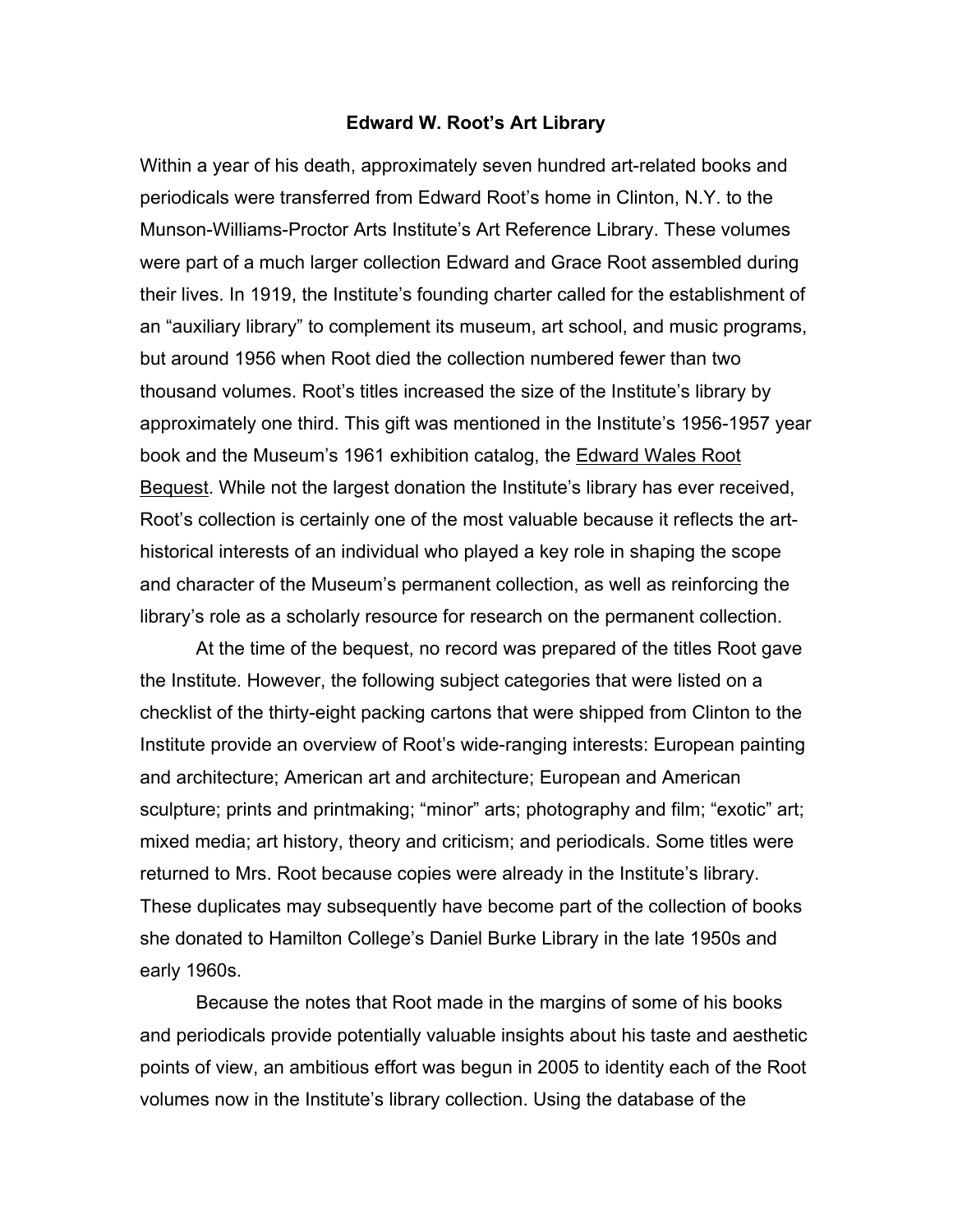library's current thirty-thousand-volume collection, a list of approximately three thousand titles was prepared of all the volumes published through 1957. Library staff, interns, and student assistants checked each of these volumes for Root's bookplate. The provenance of some books was determined by the presence of Root's signature or initials. In other cases a small label that had been placed in the volume when it was cataloged in 1957 identified it as being part of Root's collection. If no bookplate, inscription or label was found, each page of a prospective volume was examined for handwritten notations that matched samples of Root's handwriting. The following list includes all the books, exhibition catalogs, serials, brochures, and pamphlets in the library that have been identified as of January 2008 as having been owned by Root.

> Kathryn L. Corcoran, Library Services Director Kathleen Salsbury, Library Assistant Ellen B. Damsky, Editor

- Academy Gallery. Catalogue of the Principal Paintings and Other Works of Art. Florence: Officina Grafica Giannini, 1928.
- Addison Gallery of American Art. Art Begins at Home: The Addison Gallery Gift Plan. Andover, Mass.: Addison Gallery of American Art, 1943.
	- Bulletin of the Addison Gallery of American Art. Andover, Mass.: Addison Gallery of American Art, 1936. [The five Addison Gallery bulletins are filed in the Edward Wales Root Papers, Munson-Williams-Proctor Arts Institute Archives, Record Group 13, Folder 85.]
- ——. Bulletin of the Addison Gallery of American Art. Andover, Mass.: Addison Gallery of American Art, 1941.
- ———. Bulletin of the Addison Gallery of American Art. Andover, Mass.: Addison Gallery of American Art, 1942.
- ———. Bulletin of the Addison Gallery of American Art. Andover, Mass.: Addison Gallery of American Art, 1943.
- **Bulletin of the Addison Gallery of American Art. Andover, Mass.: Addison** Gallery of American Art, 1944.
	- Catalogue of Permanent Collections. Andover, Mass.: Addison Gallery of American Art, 1931.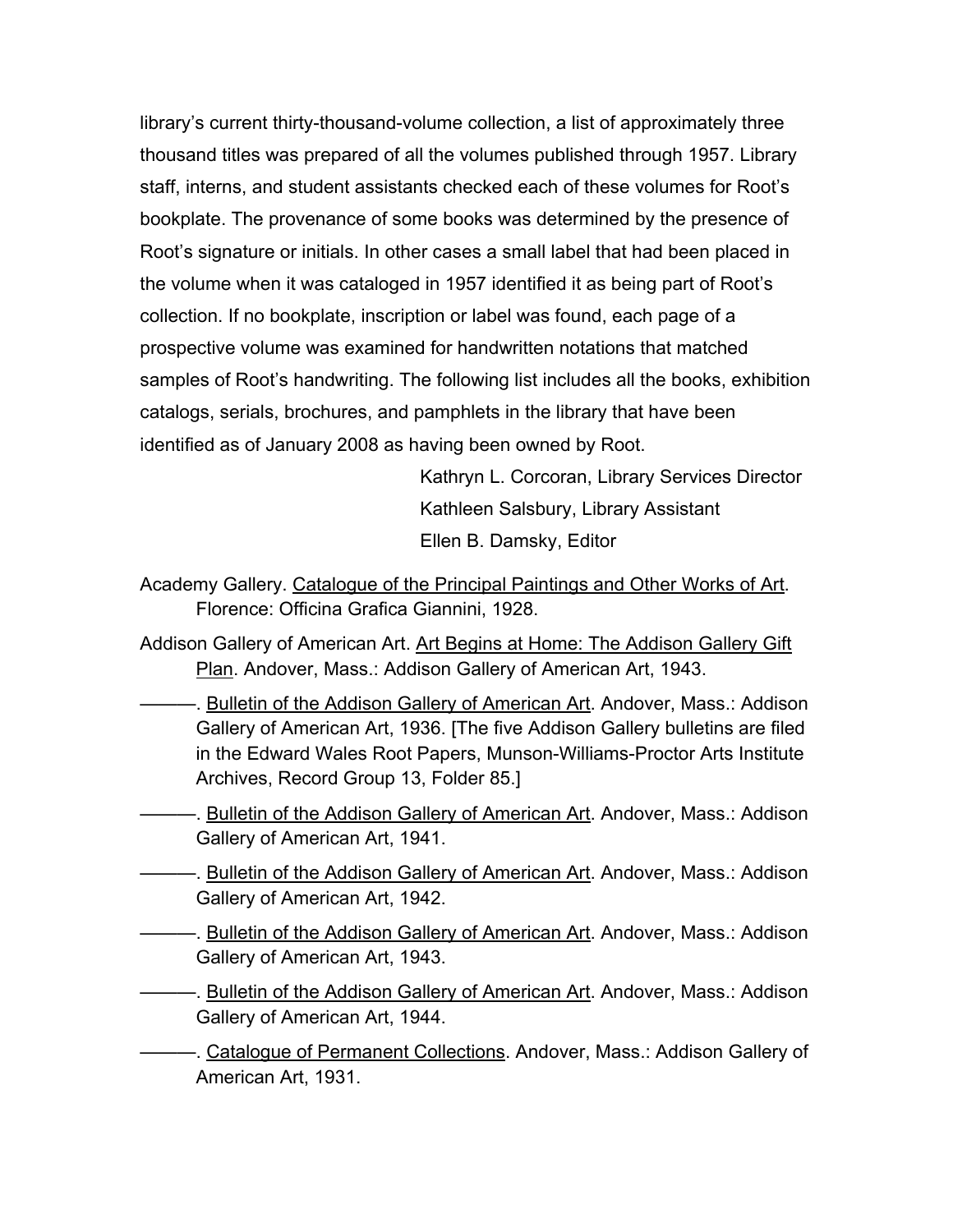- American Art Association. Illustrated Catalogue of a Very Important Collection of Rare and Valuable Japanese Color Prints Formed by . . . Frederic May of Washington, D.C. To Be Sold . . . May 6–10. New York: American Art Association, 1918. [Filed in the Edward Wales Root Papers, Munson-Williams-Proctor Arts Institute Archives, Record Group 13, Folder 271.]
- ———. The Important Private Collection of the Late Professor Arthur Wesley Dow. New York: American Art Association, 1923.
	- ———. The John Quinn Collection: Paintings and Sculptures of the Moderns. New York: American Art Association, 1927.
- "American Art Collections." Art in America 32, no. 4 (October 1944): 157-253.
- American Institute of Architects. The Significance of the Fine Arts. Boston: Marshall Jones, 1923.
- Armstrong, Sir Walter. Sir Joshua Reynolds: First President of the Royal Academy. New York: Charles Scribner's Sons, 1905.
- Art Institute of Chicago. A Brief Guide to the Collections. Chicago: Art Institute of Chicago, 1935.
	- ———. A Guide to the Paintings in the Permanent Collection. Chicago: Art Institute of Chicago, 1932.
- Association of American Painters and Sculptors. International Exhibition of Modern Art. New York: Vreeland Advertising Press, 1913. [Root's annotated copy of this exhibition catalog is filed in the Edward Wales Root Papers, Munson-Williams-Proctor Arts Institute Archives, Record Group 13, Folder 72.]
- Barman, Christian. Sir John Vanbrugh. New York: Charles Scribner's Sons, 1924.
- Barr Jr., Alfred H. Cubism and Abstract Art*.* New York: Museum of Modern Art, 1939.
- Baudelaire, Charles. The Mirror of Art: Critical Studies, translated and edited by Jonathan Mayne. London: Phaidon, 1955.
- Bayes, Walter. National Gallery, London: The Spanish, French and German Schools. London: George Newnes, 1916.
- Beechey, Henry W. The Literary Works of Sir Joshua Reynolds: Volume 1. London: T. Cadell, 1835.
	- ———. The Literary Works of Sir Joshua Reynolds: Volume 2. London: T. Cadell, 1835.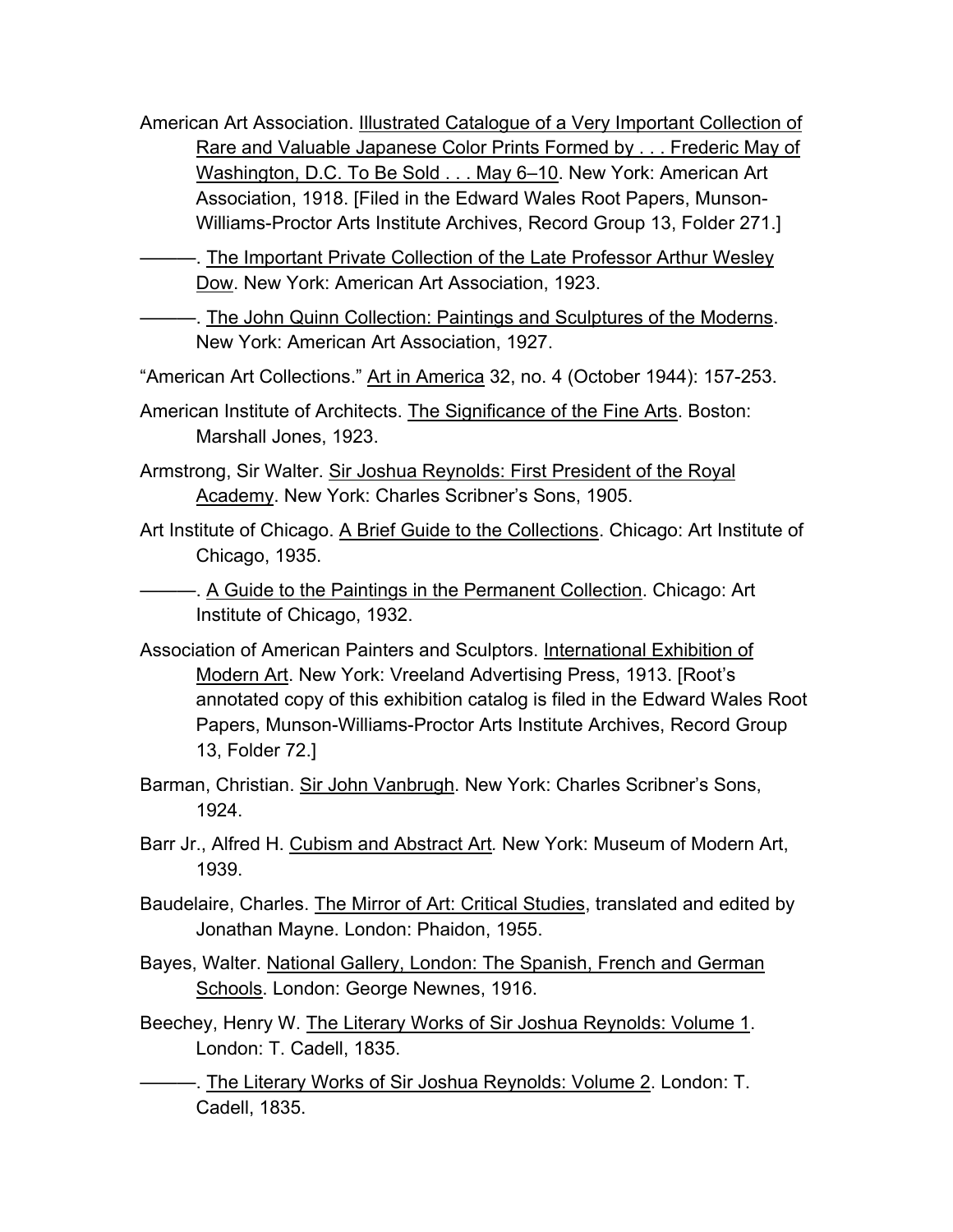- Beggs, Thomas M. Catalog of American and European Paintings in the Gellatly Collection. Washington, D.C.: Smithsonian Institution, 1954.
- Bell, Clive. Since Cézanne. New York: Harcourt Brace, 1922.
- Bode, Wilhelm. Florentine Sculptors of the Renaissance. London: Methuen, 1908.
- Bony, Jean. French Cathedrals. Boston: Houghton Mifflin, 1951.
- Bréal, Auguste. Rembrandt: A Critical Essay. London: Duckworth, 1902.
- Brentano's. The Work of Donatello, Reproduced in Two Hundred and Seventy-Seven Illustrations, with a Biographical Introduction. New York: Brentano's, 1913.
- Brière, Gaston, ed. Catalogue des peintures: Peintures de l'École Française. Paris: Musée National du Louvre, 1924.
- British Museum. A Guide to the English Pottery and Porcelain in the Department of British and Mediaeval Antiquities. London, 1910.
- Brooke, Milton. Guide to Color Prints. Washington, D.C: Scarecrow Press, 1953.
- Brown, Frank C. Study of the Orders. Chicago: American Technical Society, 1919.
- Buermeyer, Laurence. The Aesthetic Experience. Merion, Pa.: Barnes Foundation, 1924.
- Buffalo Fine Arts Academy. Master Bronzes. Buffalo: Burrow and Company, 1937.
- Burchfield, Charles E. "Eugene Speicher," Exhibition of Paintings and Drawings, 1908–1951, by Eugene Speicher. New York: Century Association, December 5, 1951–January 6, 1952, unpaginated. [Filed in the Edward Wales Root Papers, Munson-Williams-Proctor Arts Institute Archives, Record Group 13, Folder 59.]
- Burroughs, Bryson. The Metropolitan Museum of Art: Catalogue of Paintings. New York: Gilliss, 1931.
- Cahill, Holger, and Alfred H. Barr, Jr. Art in America: A Complete Survey. New York: Reynal and Hitchcock, 1935.
- Calvert, Albert F. Spanish Arms and Armour. London: John Lane Company, 1907.
- Capart, Jean. L'Art Egyptien I: L'Architecture. Brussels: Vromant, 1922.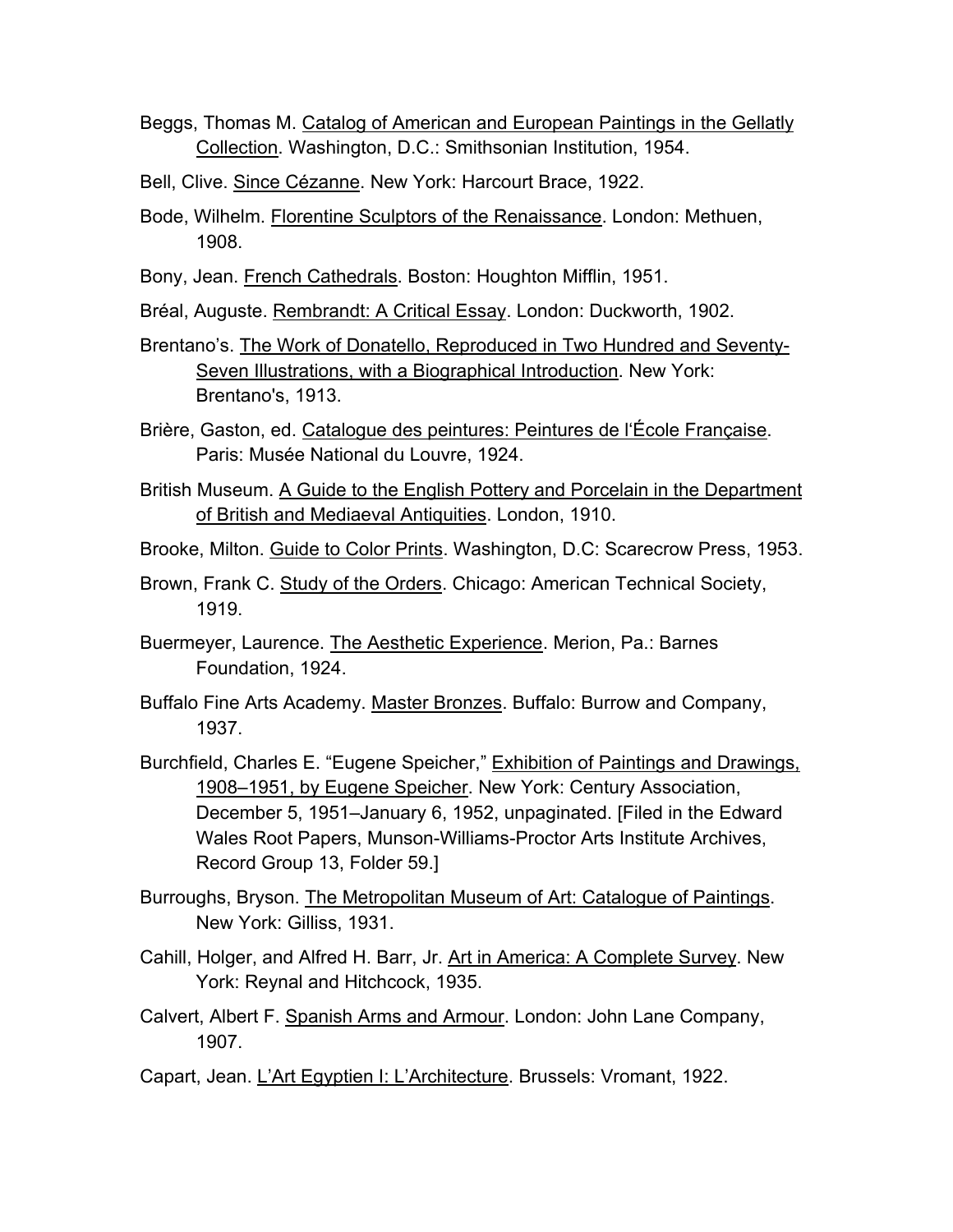- Carnegie Institute. The 1955 Pittsburgh International Exhibition of Contemporary Painting, October Thirteenth–December Eighteenth. Pittsburgh: Carnegie Institute, 1955.
- Catalogue of Selected Color Reproductions. New York: Raymond and Raymond, 1936.
- Chancellor, E. Beresford. The Lives of the British Architects from William of Wykeham to Sir William Chambers. London: Duckworth and Company, 1909.
- Chase, George H., Arthur Pope, and Chandler R. Post, eds. University Prints: European Architecture. Series G. Boston: University Prints, 1921.
- Cheney, Sheldon. The New World Architecture. New York: Tudor Publishing Company, 1935.
- China and Pottery Marks. New York: Gilman, Collamore, and Company, 1920.
- Church, Sir Arthur H. Victoria and Albert Museum: English Earthenware Made During the 17th and 18th Centuries. London: His Majesty's Stationery Office, 1911.
- Clark, Kenneth. The Gothic Revival: An Essay in the History of Taste. New York: Charles Scribner's Sons, 1929.
- Corcoran Gallery of Art. Twenty-Third Biennial Exhibition of Contemporary American Oil Paintings: The Corcoran Gallery of Art, March 15–May 3, 1953. Washington, D.C.: Corcoran Gallery of Art, 1953.

———. Twenty-Fifth Biennial Exhibition of Contemporary American Oil Paintings: The Corcoran Gallery of Art, January 13–March 10, 1957. Washington, D.C: Corcoran Gallery of Art, 1957.

———. Twenty-Sixth Biennial Exhibition of Contemporary American Painting: The Corcoran Gallery of Art, January 17–March 8, 1959. Washington, D.C.: Corcoran Gallery of Art, 1959.

Cortissoz, Royal. American Artists. New York: Charles Scribner's Sons, 1923.

- Cousins, Frank, and Phil M. Riley. The Colonial Architecture of Salem. Boston: Little, Brown, 1919.
- Covarrubias, Miguel. Mezcala: Ancient Mexican Sculpture. New York: André Emmerich Gallery, 1956.
- Cox, Kenyon, Royal Cortissoz, and Edwin H. Blashfield. Three Papers on "Modern Art". New York: American Academy of Arts and Letters, 1924. [Root's annotated copy of this pamphlet is filed in the Edward Wales Root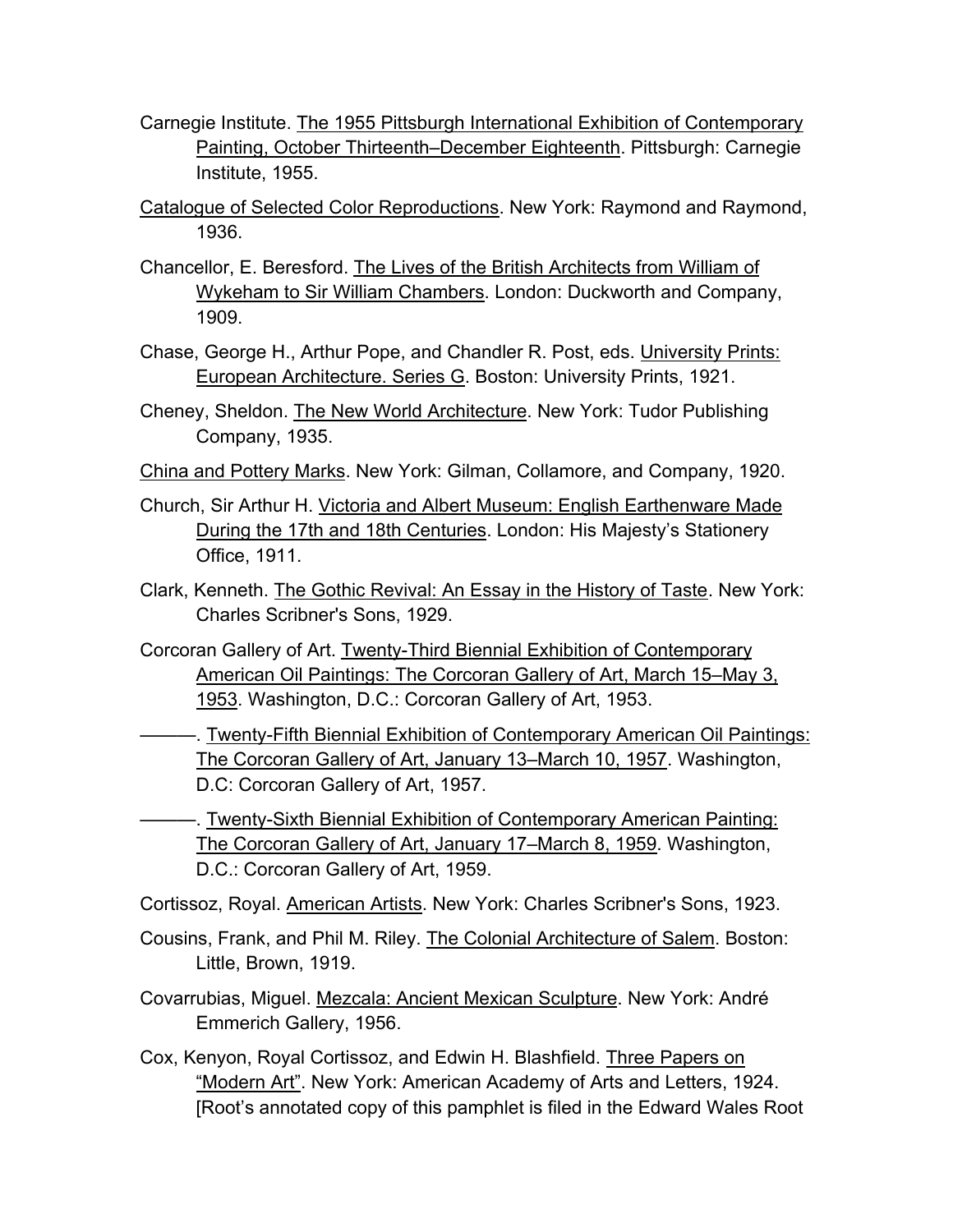Papers, Munson-Williams-Proctor Arts Institute Archives, Record Group 13, Folder 134.]

- Cram, Ralph Adams. The Substance of Gothic: Six Lectures on the Development of Architecture from Charlemagne to Henry VIII given at the Lowell Institute, Boston, in November and December, 1916. Boston: Marshall Jones, 1925.
- Cruttwell, Maud. Verrocchio. New York: Charles Scribner's Sons, 1904.
- Cutten, George B. Ten Silversmith Families of New York State. Cooperstown, N.Y.: New York State Historical Association, 1946.
- Dami, Luigi. La Galleria di Siena. Florence: Fratelli Alinari, 1924.
- Danzel, Theodor-Wilhelm. Mexiko II Textteil: Kultur und Leben im alten Mexiko. Darmstadt: Folkwang, 1922.
- Dean, Bashford. Metropolitan Museum of Art: Catalogue of a Loan Exhibition of Arms and Armor. New York: Gilliss, 1911.
- Delacroix, Eugène. On Art Criticism, Walter Pach, trans. New York: Marshbanks Press, 1946.
- Demonts, Louis, ed. Catalogue des Peintures: Peintures des Écoles du Nord. Paris: Musée National du Louvre, 1922.
- Dixson, Zella A. Concerning Book-Plates: A Handbook for Collectors. Chicago: Wisteria Cottage Press, 1903.
- Dodgson, Campbell. The Etchings of James McNeill Whistler, ed. By Geoffrey Holme. London: The Studio, 1922.
- D'Ors, Eugenio. Pablo Picasso. Translated by Warre B. Wells. New York: Weyhe, 1930.
- Dunlap, William. A History of the Rise and Progress of the Arts of Design in the United States. Boston: C. E. Goodspeed and Company, 1918.
- Eberlein, Harold D. The Architecture of Colonial America. Boston: Little, Brown, 1915.
- Evans, Myfanwy. The Painter's Object. London: Gerald Howe, 1937.
- Faure, Elie. Cézanne. Translated by Walter Pach. New York: Association of American Painters and Sculptors, 1913.
	- —. History of Art: Ancient Art. Translated by Walter Pach. New York: Harper and Brothers, 1921.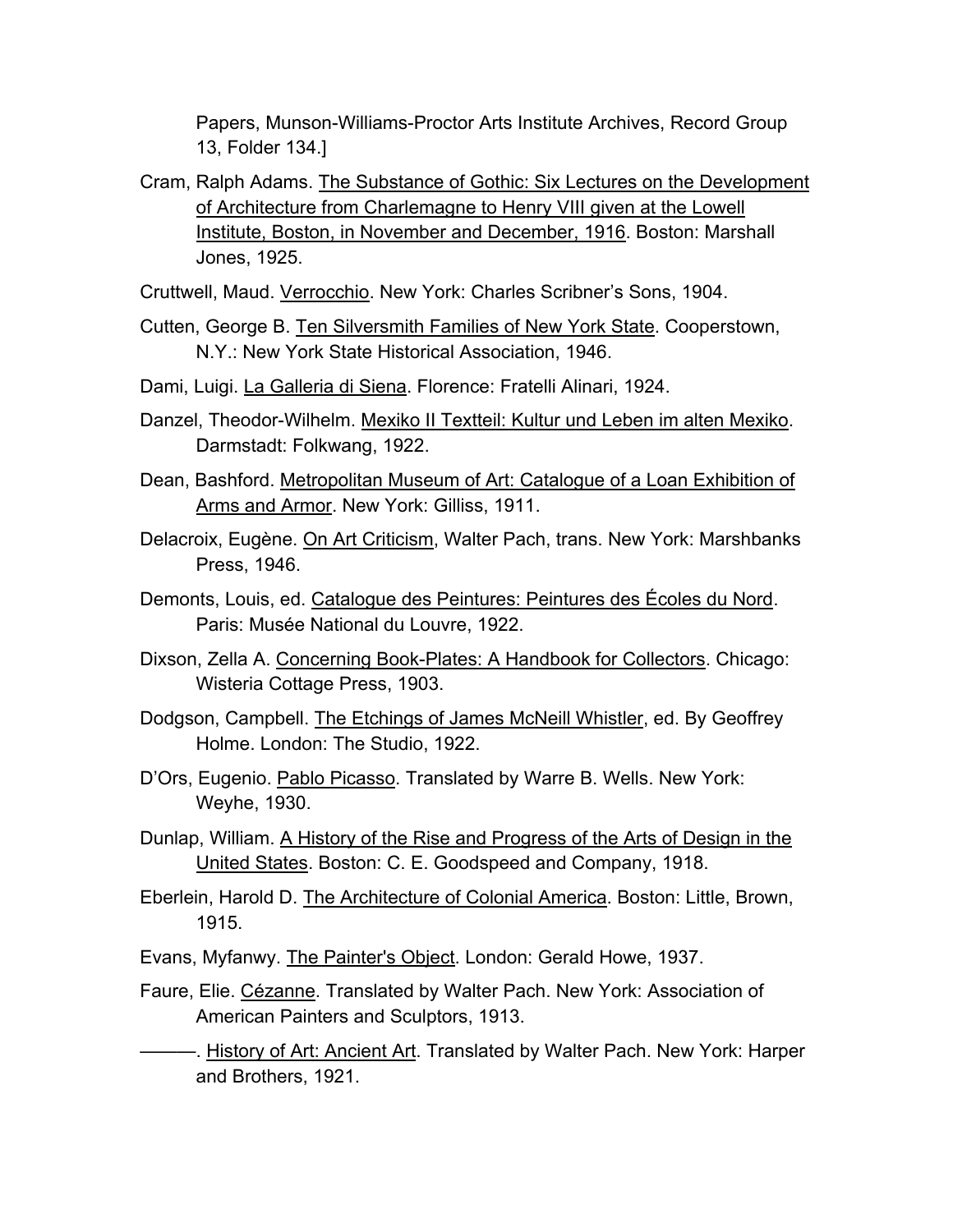- **——. History of Art: Mediaeval Art. Translated by Walter Pach. New York:** Harper and Brothers, 1922.
- ———. History of Art: Modern Art. Translated by Walter Pach. New York: Harper and Brothers, 1924.
- ———. History of Art: Renaissance Art. Translated by Walter Pach. New York: Harper and Brothers, 1923.
- ———. Paul Gauguin. Translated by Walter Pach. New York: Association of American Painters and Sculptors, 1913.
- Fechheimer, Hedwig. Kleinplastik Der Agypter. Berlin: Bruno Cassirer, 1922.
- Fischel, Oskar. Die Meisterwerke des Kaiser Friedrich-Museums zu Berlin. Munich: Franz Hanfstaengl, 1951.
- Fogg Art Museum. Art in New England: New England Genre. Cambridge, Mass: Harvard University Press, 1939.
- Frans Hals Gallery of Art. Catalogue of the Pictures and Drawings. Haarlem: Frans Hals Gallery of Art, 1914. [With a small graphite drawing on the back cover, probably by Edward Root, after a work by "S. Ruisdael."]
- Fry, Roger E. Cézanne: A Study of His Development. New York: Macmillan, 1927.
- ———. Characteristics of French Art. New York: Coward-McCann, 1932. [An annotation Root made on p. 31 of this book indicates he read it in 1946.]
- ———. Flemish Art: A Critical Survey. New York: Brentano's, 1927.
- ———. Giovanni Bellini. New York: Longmans Green, 1901.
- ———. Vision and Design. New York: Brentano's, 1924.
- Fuhrmann, Ernst. Afrika: Sakralkulte Vorgeschichte der Hieroglyphen. Darmstadt: Folkwang, 1922.
- Galerie Manzi, Joyant et Cie. Catalogue des estampes japonaises: composant la collection de feu M. Manzi. Paris: Manzi, Joyant, November 8–11, 1920. [Root's annotated copy of this auction catalog is filed in the Edward Wales Root Papers, Munson-Williams-Proctor Arts Institute Archives, Record Group 13, Folder 271.]
- Gardner, Arthur. A Handbook of English Medieval Sculpture. Cambridge, England: University Press, 1937.
	- $-$ . An Introduction to French Church Architecture. Cambridge, England: University Press, 1938.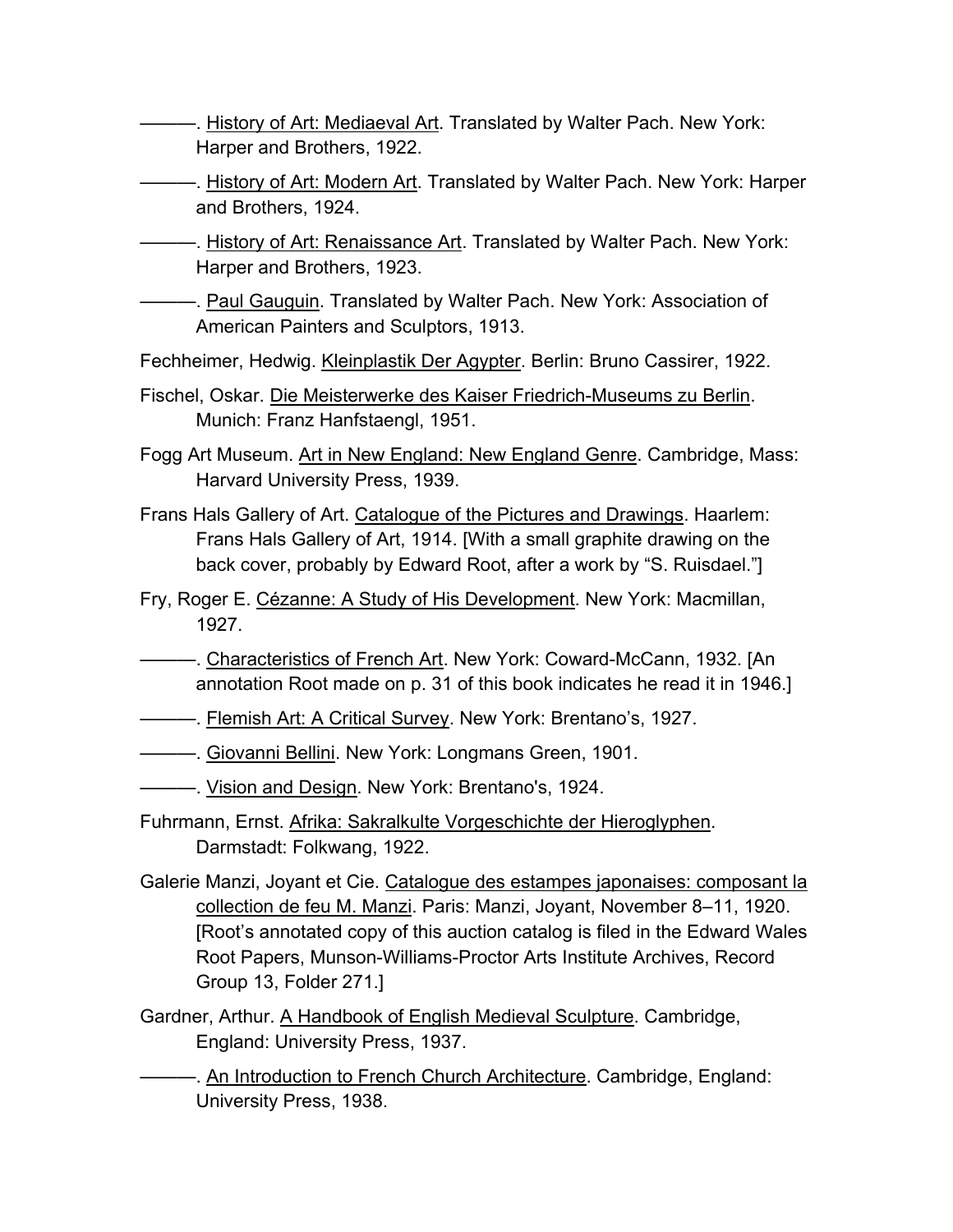-. Medieval Sculpture in France. Cambridge, England: University Press, 1931.

Gardner, J. Starkie. Foreign Armour in England. London: Seeley, 1898.

Gill, Eric. Autobiography. New York: Devin-Adair, 1941.

Gillet, Louis, and Antoine Bourdelle. Art Gallery Magazine 1, no. 1 (November 1925).

Gleizes, Albert. Cubism. London: T. Fisher Unwin, 1913.

———. Du Cubisme et des moyens de le comprendre. Paris: Editions "La Cible," 1920.

Gnoli, Umberto. La Pinacoteca di Perugia. Florence: Fratelli Alinari, 1927.

- Goldscheider, Ludwig, ed. Five Hundred Self-Portraits From Antique Times to the Present Day in Sculpture, Painting, Drawing and Engraving. Translated by J. Byam Shaw. Vienna: Phaidon, 1937.
- Goodrich, Lloyd. Edward Hopper Retrospective Exhibition. New York: Whitney Museum of American Art, February 11–March 26, 1950.
- Gotch, J. Alfred. The English Home from Charles I to George IV. London: B. T. Batsford, 1918.
- ———. The Growth of the English House: A Short History of Its Architectural Development from 1100 to 1800. London: B. T. Batsford, 1909.
- Granger, Alfred H. Charles Follen McKim: A Study of His Life and Work. Boston: Houghton Mifflin, 1913.
- Guggenheim, Peggy. Art of this Century: Objects, Drawings, Photographs, Paintings, Sculpture, Collages, 1910 to 1942. New York: Art Aid Corporation, 1942.
- Gutheim, Frederick A. One Hundred Years of Architecture in America, 1857–1957: Celebrating the Centennial of the American Institute of Architects. New York: Reinhold Publishing Corporation, 1957.
- Hamann, Richard. Die Früh-Renaissance der Italienischen Malerei. Cologne: Eugen Diederichs, 1909.
- Hambidge, Jay. The Parthenon and Other Greek Temples: Their Dynamic Symmetry. New Haven: Yale University Press, 1924.
- Hamlin, A. D. F. A Text-Book of the History of Architecture. New York: Longmans, Green, 1909.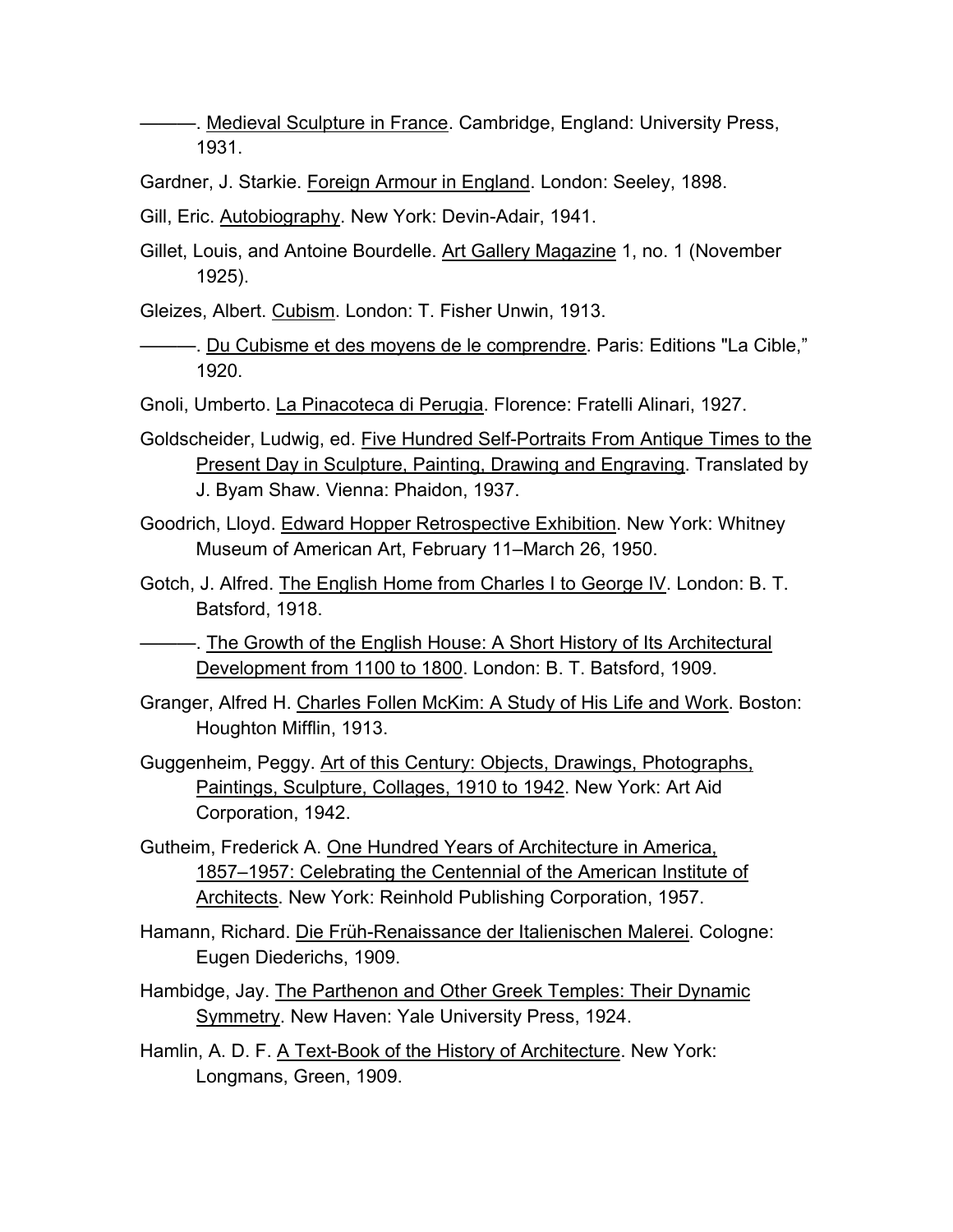Hartley, Marsden. Adventures in the Arts: Informal Chapters on Painters, Vaudeville, and Poets. New York: Boni and Liveright, 1921.

- Hautecoeur, Louis, ed. Catalogue des peintures exposées dans les galleries: École Italiene et école Espagnole. Paris: Musée National du Louvre, 1926.
- Hendy, Philip. The Isabella Stewart Gardner Museum Catalogue of the Exhibited Paintings and Drawings. Boston: Merrymount, 1931.
- Hispanic Society of America. List of Paintings in the Collection of the Hispanic Society of America. New York: Hispanic Society of America, 1926.
- Hodgson, Fred T. Builders' Architectural Drawings Self-Taught. Chicago: Frederick J. Drake, 1917.
- Hürlimann, Martin. French Cathedrals. Boston: Houghton Mifflin, 1951.
- Index of American Architectural Drawings Before 1900. Charlottesville, Va.: American Association of Architectural Bibliographers, 1957.
- Isabella Stewart Gardner Museum. Catalogue of the Exhibited Paintings and Drawings. Boston: Isabella Stewart Gardner Museum, 1931.
- ———. Fenway Court. Boston: Merrymount, 1920.
- Jacquemart, Albert. A History of Furniture. Translated and edited by Bury Palliser. New York: Charles Scribner's Sons, 1878.
- Jones, Owen. The Grammar of Ornament. London: Bernard Quaritch, 1868.
- Joseph Brummer Galleries. Exhibition of Works by Henri Matisse. New York: Joseph Brummer, February 25–March 22, 1924. [Root's annotated copy of this catalog is filed in the Edward Wales Root Papers, Munson-Williams-Proctor Arts Institute Archives, Record Group 13, Folder 39A.]
- Kandinsky, Wassily. The Art of Spiritual Harmony. Translated by, and with an introduction by Michael T. H. Sadler. Boston: Houghton Mifflin, 1914.
- Kelemen, Pál. Baroque and Rococo in Latin America. New York: Macmillan, 1951.
- Kuhn, Walt. The Story of the Armory Show. New York, 1938. [Root's annotated copy of this pamphlet is filed in the Edward Wales Root Papers, Munson-Williams-Proctor Arts Institute Archives, Record Group 13, Folder 72.]
- La Farge, Henry A. Lost Treasures of Europe: 427 Photographs. New York: Pantheon, 1946.
- Latham, Charles. In English Homes. London: Offices of Coventry Life and George Newnes, 1909.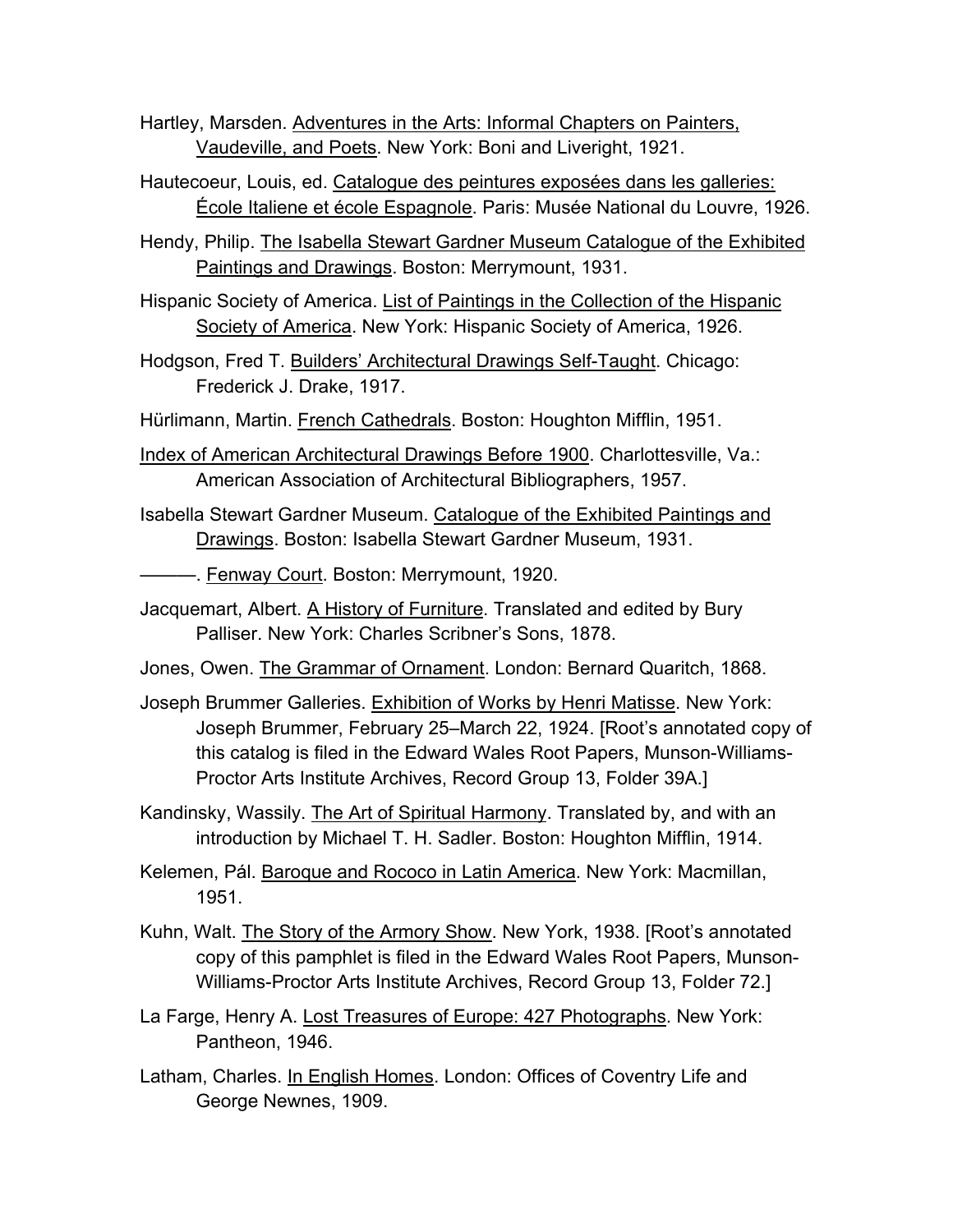Levy, Julien. Surrealism. New York: Black Sun, 1936.

- Lowenfeld, Viktor. Creative and Mental Growth: A Textbook on Art Education. New York: Macmillan, 1949.
- Lyle, Henry H. M. Charles Burchfield, American, read before the Charaka Club, April 1930, and reprinted from the Proceedings of the Charaka Club [New York?], 1935. [Filed in the Edward Wales Root Papers, Munson-Williams-Proctor Arts Institute Archives, Record Group 13, Folder 7.]
- M. Knoedler and Company. A Collector's Taste: Selections from the Collection of Mr. and Mrs. Stephen C. Clark. New York: M. Knoedler, 1954.
- Mach, Edmond von. Handbook of Greek and Roman Sculpture. Boston: Bureau of University Travel, 1914.
- ———, ed. University Prints (Series A): Greek and Roman Sculpture. Boston: University Prints, 1916.
- Malraux, André. The Psychology of Art. New York: Pantheon, 1949-50.
- Manning, William J. The Word in Stone: Cathedral of St. John the Divine. New York: Cathedral of St. John the Divine, 1931.
- Martin, Leslie, Ben Nicholson, and Naum Gabo. Circle: International Survey of Constructive Art. London: Faber and Faber, 1937.
- McAndrew, John, ed. Guide to Modern Architecture: Northeast States. New York: Museum of Modern Art, 1940.
- McBride, Henry. War Paintings of Claggett Wilson. New York: Sears, 1928.
- Meteyard, Eliza. The Wedgwood Handbook: A Manual for Collectors*.* London: G. Bell and Sons, 1875.
- Metropolitan Museum of Art. American Sculpture 1951: A National Competitive Exhibition, December 7, 1951–February 24, 1952. New York: Metropolitan Museum of Art, 1951.
	- **Artists for Victory: An Exhibition of Contemporary American Art. New** York: Roger Kellogg, Stillson, 1942.
	- **——. French Painting and Sculpture of the Eighteenth Century: An Exhibition,** November 6, 1935, through January 5, 1936. New York: Plantin, 1935.
- ———. A Guide to the Collections. New York: Plantin, 1936.
- ———. Handbook of the Benjamin Altman Collection. New York: Gilliss, 1914.
- ———. A Handbook of the Egyptian Rooms. New York: Gilliss, 1911.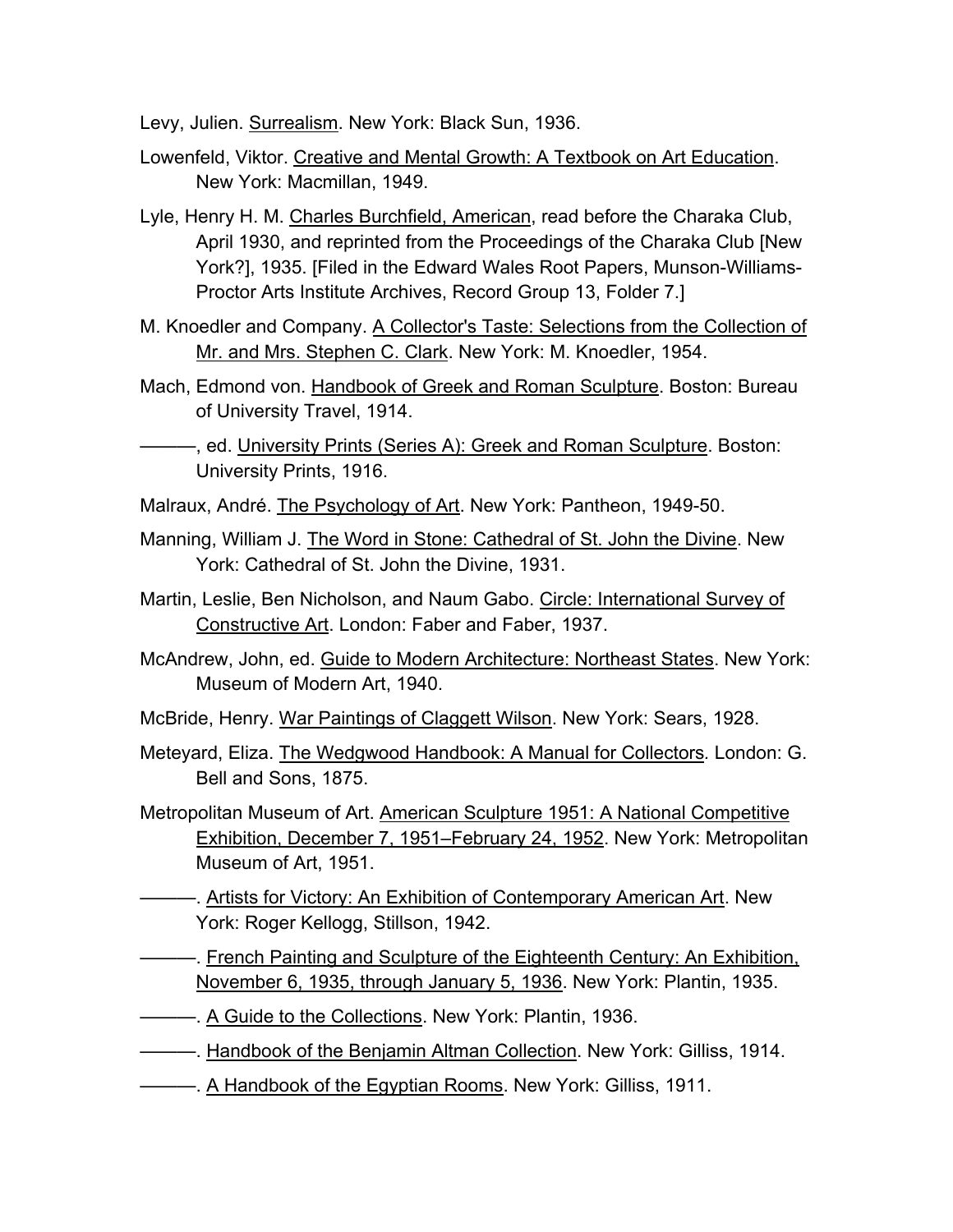\_\_\_\_\_. Loan Exhibition of Impressionist and Post-Impressionist Paintings. New York: De Vinne, May 3 to September 15, 1921.

- Meyer, Peter. Byzantine Mosaics: Torcello, Venice, Monreale, Palermo, Cafaluÿ. New York: Oxford University Press, 1952.
- Miranda Podadera, Luis. Prado Museum: World Famous Paintings, Some Photographs and Information Plan of the Museum. Madrid: Libreria y Casa Editorial Hernando, 1952.
- Morgan, J. Pierpont. Guide to the Loan Exhibition of the J. Pierpont Morgan Collection at the Metropolitan Museum of Art. New York: Metropolitan Museum of Art, 1914.
- Mullen, Mary. An Approach to Art. Merion, Pa.: Barnes Foundation, 1923.
- Musée de L'État, Amsterdam. Catalogue des tableaux. Amsterdam: Roeloffzen-Hübner et Van Santen, 1911.
- Musée du Jeu de Paume. Trois siècles d'art aux États-Unis. Paris: Éditions des Musées Nationaux, 1938.
- Musée Royal de la Haye (Mauritshuis). Catalogue raisonné des tableaux et des sculptures. The Hague: Mouton, 1914.
- Museo Artistico Poldi-Pezzoli. Catalogo. Milan: Museo Artistico Poldi-Pezzoli, 1928.
- Museum of Modern Art. American Folk Art: The Art of the Common Man in America: 1750-1900. New York: Plandome, 1932.
	- American Painting and Sculpture: 1862-1932. New York: Plandome, 1932.
- ———. Charles Sheeler: Paintings, Drawings, Photographs. New York: Museum of Modern Art, 1939.
- ———. First Loan Exhibition: Cézanne, Gauguin, Seurat, Van Gogh. New York: Museum of Modern Art, 1929.
- ———. Italian Masters: Lent by the Royal Italian Government, January to March, 1940. New York: William E. Rudge's Sons, 1940.
- ———. Memorial Exhibition: The Collection of Miss Lizzie P. Bliss*.* New York: Plandome, 1931.
- ———. Modern Architecture: International Exhibition, February 10 to March 23, 1932. New York: Plandome, 1932.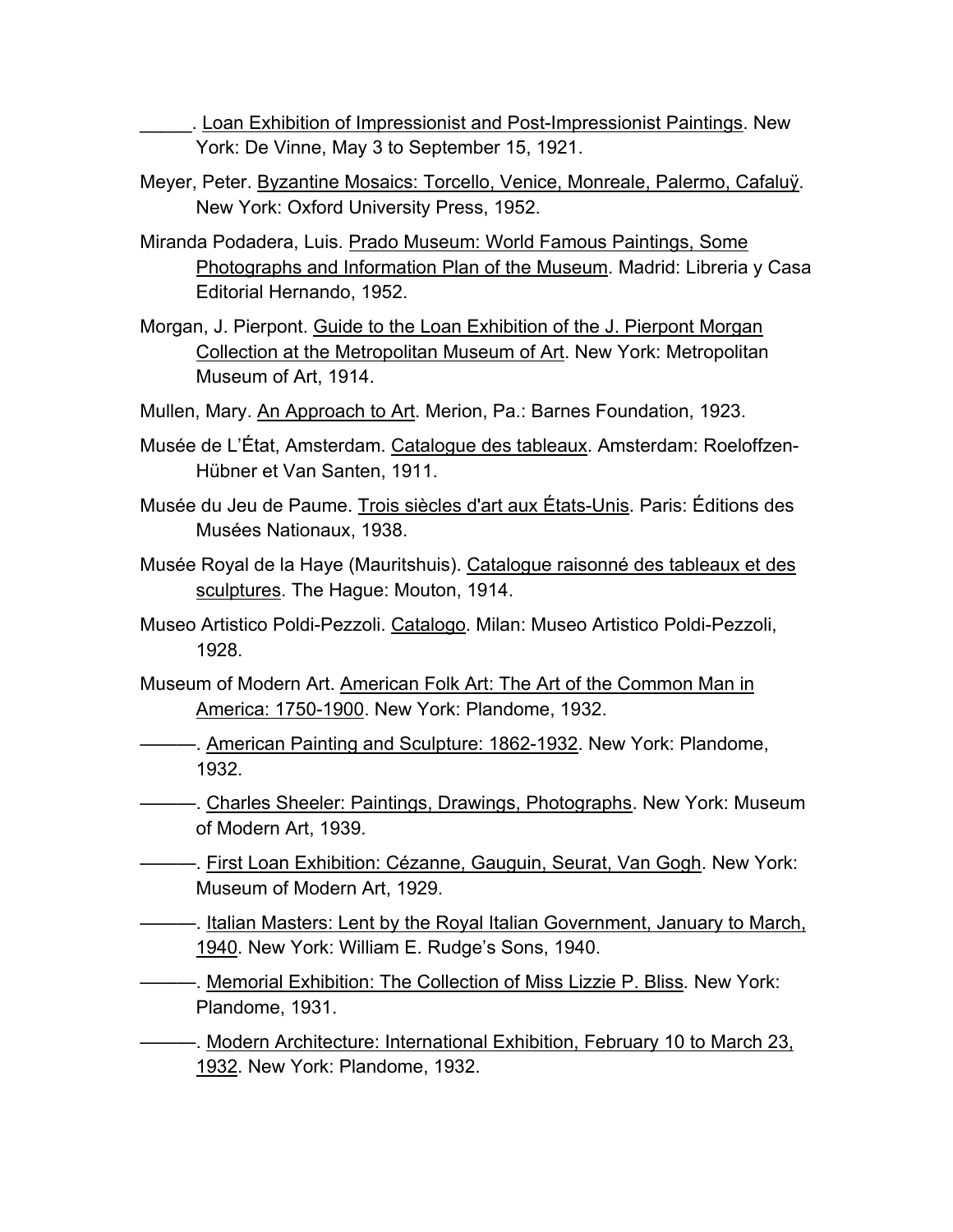———. Murals By American Painters and Photographers. New York: Kaplan and Lapan, 1932.

———. Painting and Sculpture by Living Americans: Ninth Loan Exhibition, December 2, 1930 to January 20, 1931. New York: Plandome, 1930. [Root's extensively annotated copy of this exhibition catalog is filed in the Edward Wales Root Papers, Munson-Williams-Proctor Arts Institute Archives, Record Group 13, Folder 74.]

———. Painting and Sculpture from 16 American Cities. New York: Plandome, 1933.

----. Savremena Umetnost u SAD Iz zbirki Museum of Modern Art. Belgrade: Adolf Holzhausens, 1956.

———. Twenty Centuries of Mexican Art. Mexico City: Cia Litográfica, 1940.

- National Gallery of Art. An Abridged Catalogue of the Pictures in the National Gallery. London: His Majesty's Stationery Office, 1906.
- National Gallery of Art. Exhibition of Japanese Painting and Sculpture: Sponsored by the Government of Japan. Washington, D.C.: National Gallery of Art, 1953.
	- **-**——. Paintings and Sculpture from the Kress Collection. Washington, D.C: Smithsonian Institution, 1945.
- **————. Preliminary Catalogue of Paintings and Sculpture. Washington, D.C.:** National Gallery of Art, 1941.

**EXECT:** Renaissance Bronzes, Statuettes, Reliefs and Plaquettes, Medals and Coins from the Kress Collection. Washington, D.C.: National Gallery of Art, 1951.

- ——. Works of Art from the Widener Collection. Washington, D.C.: Smithsonian Institution, 1942.
- National Gallery of Scotland. Catalogue of the National Gallery of Scotland, Edinburgh. Edinburgh: His Majesty's Stationery Office, 1936.
- —. Illustrations. Edinburgh: His Majesty's Stationery Office, 1937.
- National Museum of Naples. The Archaeological Collections. Naples: Richter and Company, 1929.
- **———.** The Picture Guide: A Topographical Guide. Naples: Richter and Company, 1929.
- Pach, Walter. Ananias or the False Artist. New York: Harper and Brothers, 1928.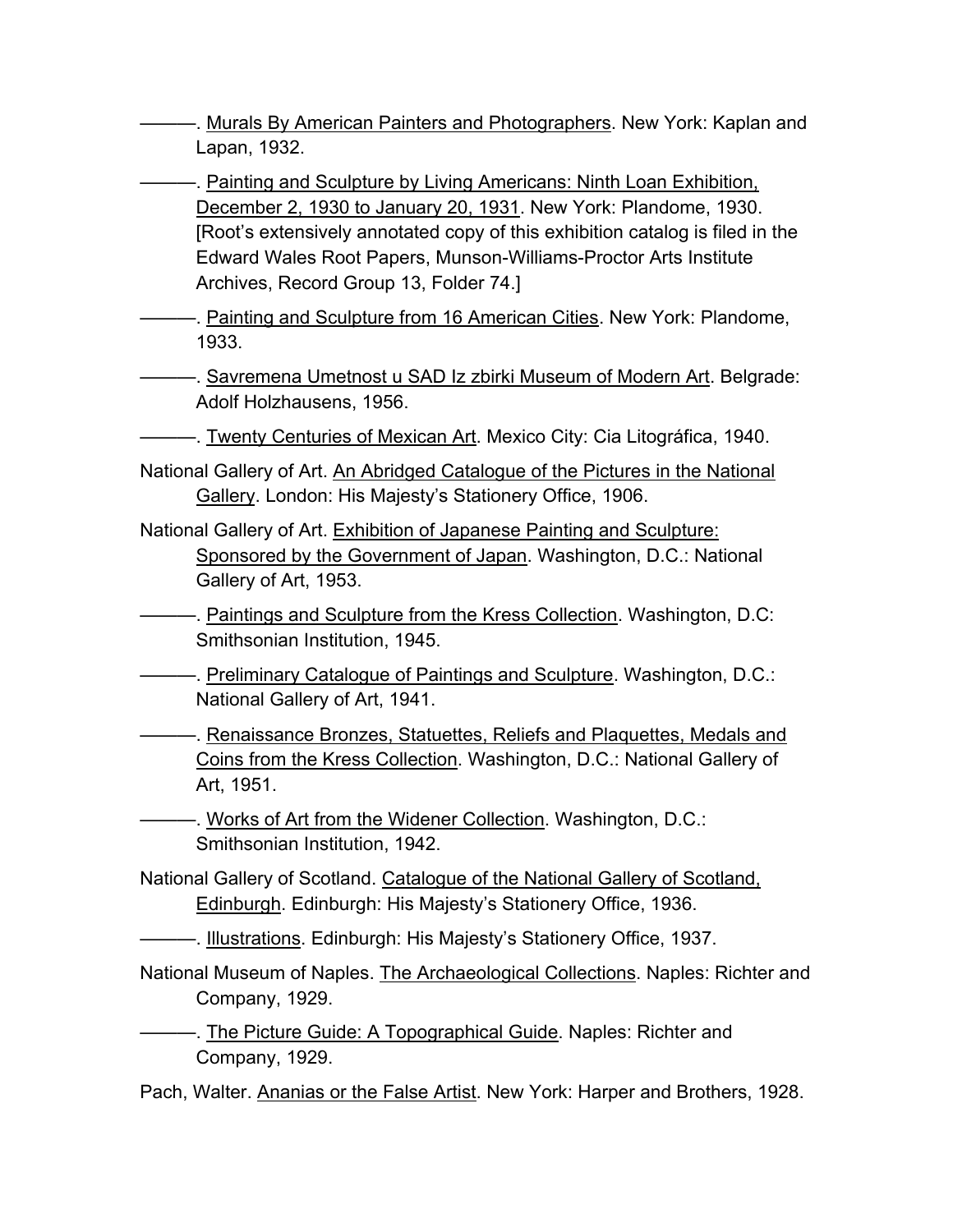———. Queer Thing, Painting: Forty Years in the World of Art. New York: Harper and Brothers, 1938.

- Palais National des Arts. Chefs d'oeuvre de l'art Français*.* Paris: Palais National des Arts, 1937.
- Palatine Gallery. Catalogue of the Principal Works of Art. Florence: Officina Grafica Giannini, 1928.
- Pays, Marcel. L'art et les artistes: Antoine Bourdelle. Paris: L'art et les Artistes Magazine, 1923.
- Philadelphia Museum of Art. Handbook of the Museum. Philadelphia: Philadelphia Museum of Art, 1942.
- Phillips, Duncan. Art and Understanding 1, no. 1 (November 1929).
- Art and Understanding 1, no. 2 (March 1930).
- ———. The Artist Sees Differently: Essays Based Upon the Philosophy of a Collection in the Making. New York: Weyhe, 1931.
- Pilkington, Matthew. A Dictionary of Painters: From the Revival of the Art to the Present Period. London: Matthew Pilkington, 1805.
- Plass, Margaret. African Tribal Sculpture. Philadelphia: University of Pennsylvania, 1956.
- Povolozky, Jacques, ed. Raymond Duchamp-Villon: Sculpteur (1876–1918). Paris: Presses de L'Imprimerie Crozatier, 1924.
- Rackman, Bernard. Catalogue of the Schreiber Collection of English Porcelain Earthenware Enamels, Etc. London: His Majesty's Stationery Office, 1915.
- Ramsey, Stanley C. Inigo Jones. New York: Scribner's, 1924.
- Read, Herbert E. Art and Society. London: Faber and Faber, 1945.
- Rewald, John. Maillol. Paris: Hyperion,1939.
- Riat, Georges. Ruysdael. Paris: Henri Laurens, n. d.
- Rich, Daniel C. Catalogue of a Century of Progress Exhibition of Paintings and Sculpture Lent from American Collections. Chicago: Art Institute of Chicago, 1933.
- Richards, J. M. The Bombed Buildings of Britain: A Record of Architectural Casualties: 1940-41. Surrey, England: Architectural Press, 1942.
- Richter, Gisela M. A. Metropolitan Museum of Art: Handbook of the Classical Collection. New York: Gilliss, 1917.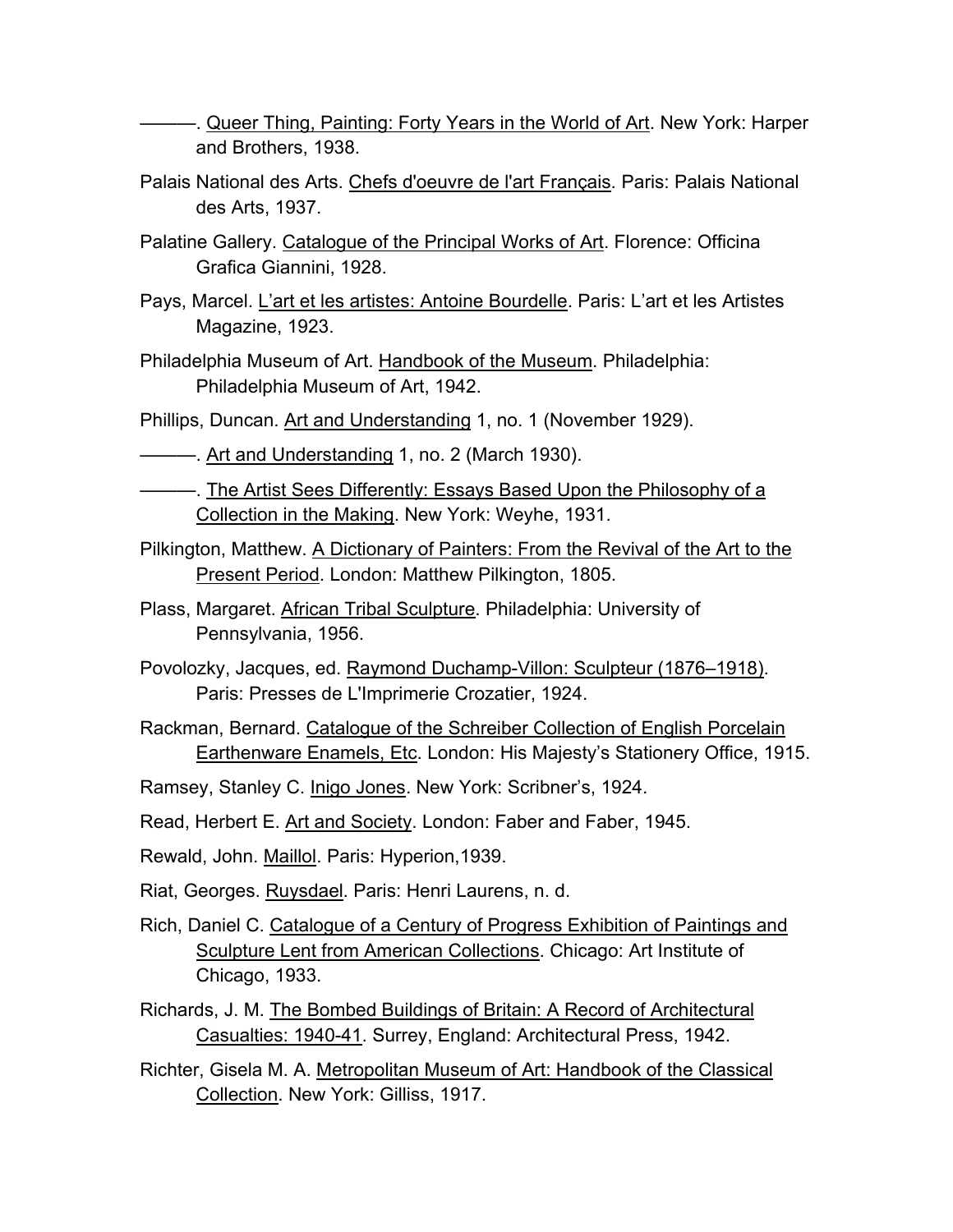- Ritchie, Andrew C., ed. The New Decade: 22 European Painters and Sculptors. New York: Museum of Modern Art, 1955.
- Rodin, Auguste. On Art and Artists. Translated from the French of Paul Gsell by Mrs. Romily Fedden, and with an introduction by Alfred Werner. New York: Philosophical Library, 1957.
- Rose, Augustus F. Copper Work. Worcester, Mass.: Davis Press, 1908.
- Royal Academy of Arts. Exhibition of Italian Art, 1200-1900. London: Academy, 1930.
- Royal Galleries of the Academy of Venice. Catalogue: Compiled by the Directors. Bologna: Casa Editrice Apollo, 1929.
- Salons of America. Thirteenth Annual Spring Salon. New York: Salons of America, May 7–25, 1935.
- Sidney Janis Gallery. Fifth Anniversary Exhibition: September 29–October 31, 1953. New York: Sidney Janis, 1953.
- Singer, Hans W. Die Meisterwerke der Königl. Gemälde-Galerie zu Dresden. Munich: Franz Hanfstaengl, n. d.
- Sirén, Osvald. Giotto and Some of His Followers: Volume 1. Translated by Frederic Schenck. Cambridge, Mass.: Harvard University Press, 1917.
- ———. Giotto and Some of His Followers: Volume 2. Translated by Frederic Schenck. Cambridge, Mass.: Harvard University Press, 1917.
- Soby, James T. After Picasso. Hartford, Conn.: E. V. Mitchell, 1935.
- Society of Independent Artists. Catalogue of the Sixth Annual Exhibition of the Society of Independent Artists. New York: Society of Independent Artists, 1922.
- ———.Catalogue of the Seventh Annual Exhibition of the Society of Independent Artists. New York: Society of Independent Artists, 1923.
- ———.Catalogue of the Eighth Annual Exhibition of the Society of Independent Artists. New York: Society of Independent Artists, 1924.
- ———. Catalogue of the 11<sup>th</sup> Annual Exhibition of the Society of Independent Artists. New York: Society of Independent Artists, 1927.
- ——. Catalogue of the 12<sup>th</sup> Annual Exhibition of the Society of Independent Artists. New York: Society of Independent Artists, 1928.
- ———. Catalogue of the 15<sup>th</sup> Annual Exhibition of the Society of Independent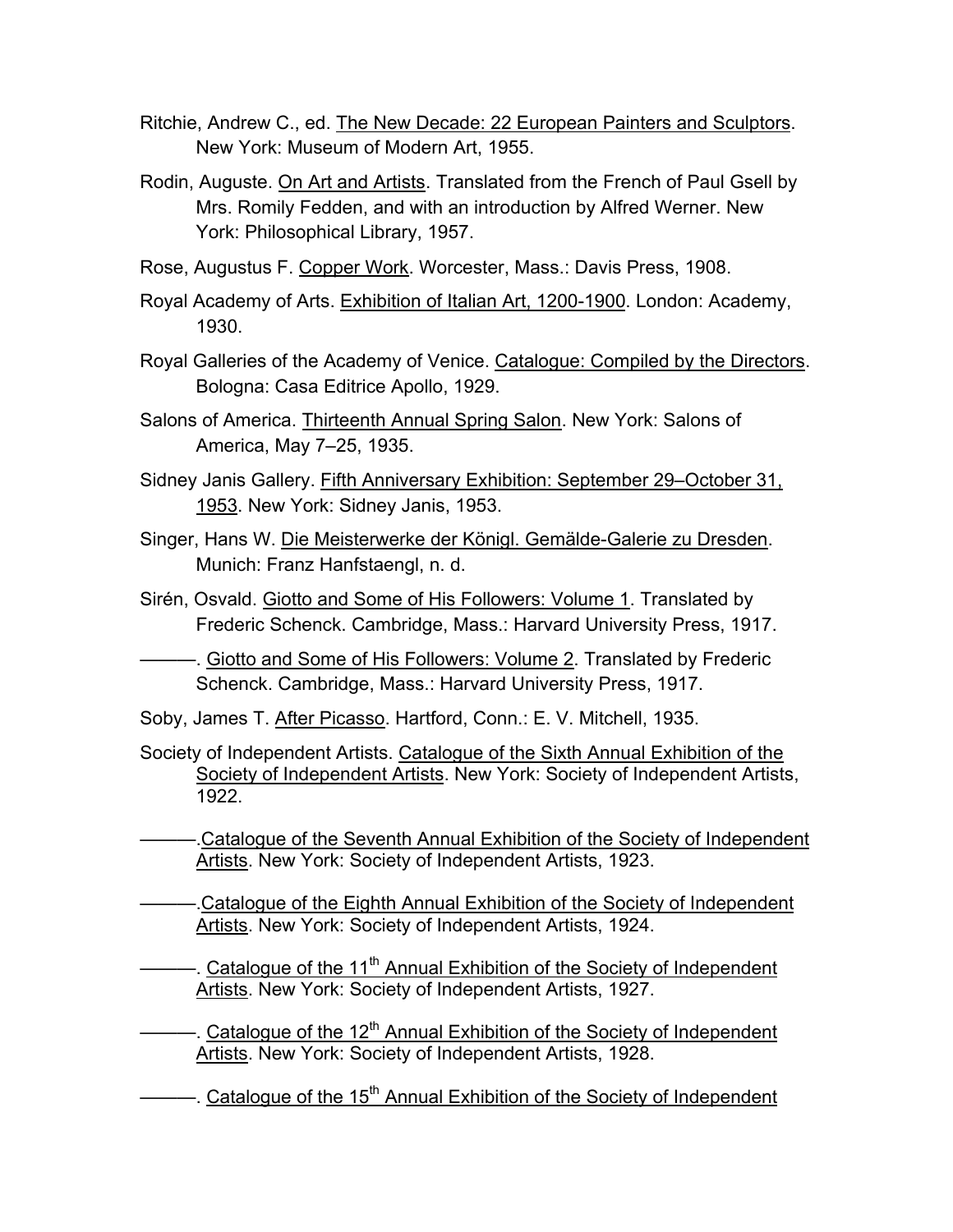Artists. New York: Society of Independent Artists, 1931.

———. Gorham: Objects of Art in Sterling Silver and Bronze. New York: Society of Independent Artists, 1923.

-. The Whitney Studio Club Exhibition of Drawings by Boardman Robinson. New York: Society of Independent Artists, 1922.

- Sprague, Allen B. Tides in English Taste (1619-1800): A Background for the Study of Literature. Cambridge, Mass.: Harvard University Press, 1937.
- Svirin, A. H. Moscow's Kremlin: A Short Outline. Moscow: A. H. Svirin, 1956.
- Tabor, Margaret E. The City Churches: A Short Guide with Illustrations and Maps. London: Swarthmore, 1917.
- Taylor, Andrew T. The Towers and Steeples Designed by Sir Christopher Wren: A Descriptive, Historical and Critical Essay. London: B. T. Batsford, 1881.
- Les très riches heures du duc de Berry. Calendar by Pol de Limbourg and Jean Colombe. Paris: Editions de la revue Verve, 1940.
- Uffizi Gallery. Catalogue of the Paintings. Florence: Officina Grafica Giannini, 1927.
- Valentin, Curt. Buchholz Gallery: 1950-1951. New York: Buchholz Gallery, 1951.
- Valentiner, Wilhelm R. The Hudson-Fulton Celebration. New York: Metropolitan Museum of Art, 1909.
- Vanzype, Gustave. Vermeer de Delft. Brussels: G. Van Oest, 1908. [Root's two annotations in this book, facing page 34 and on p. 37, indicate he was reading it in the early 1920s. Inserted in the pages of this volume is a 1922 New York Tribune article about a picture, then believed to have been painted by Jan Vermeer, Young Girl with a Flute (National Gallery of Art, Washington, D.C.). Root quoted a passage from this clipping in the article he published later that year titled, "Pictures and the College."]
- Vasari, Giorgio. Lives of the Most Eminent Painters, Sculptors, and Architects. Translated by Mrs. Jonathan Foster. London: G. Bell, 1898–1911.
- Venturi, Adolfo. A Short History of Italian Art. Translated by Edward Hutton. New York: Macmillan, 1926.
- Venturi, Lionello. Botticelli. Vienna: Phaidon, 1937.
- Victoria and Albert Museum. Catalogue of English Porcelain, Earthenware, Enamels, Etc. London: His Majesty's Stationery Office, 1915.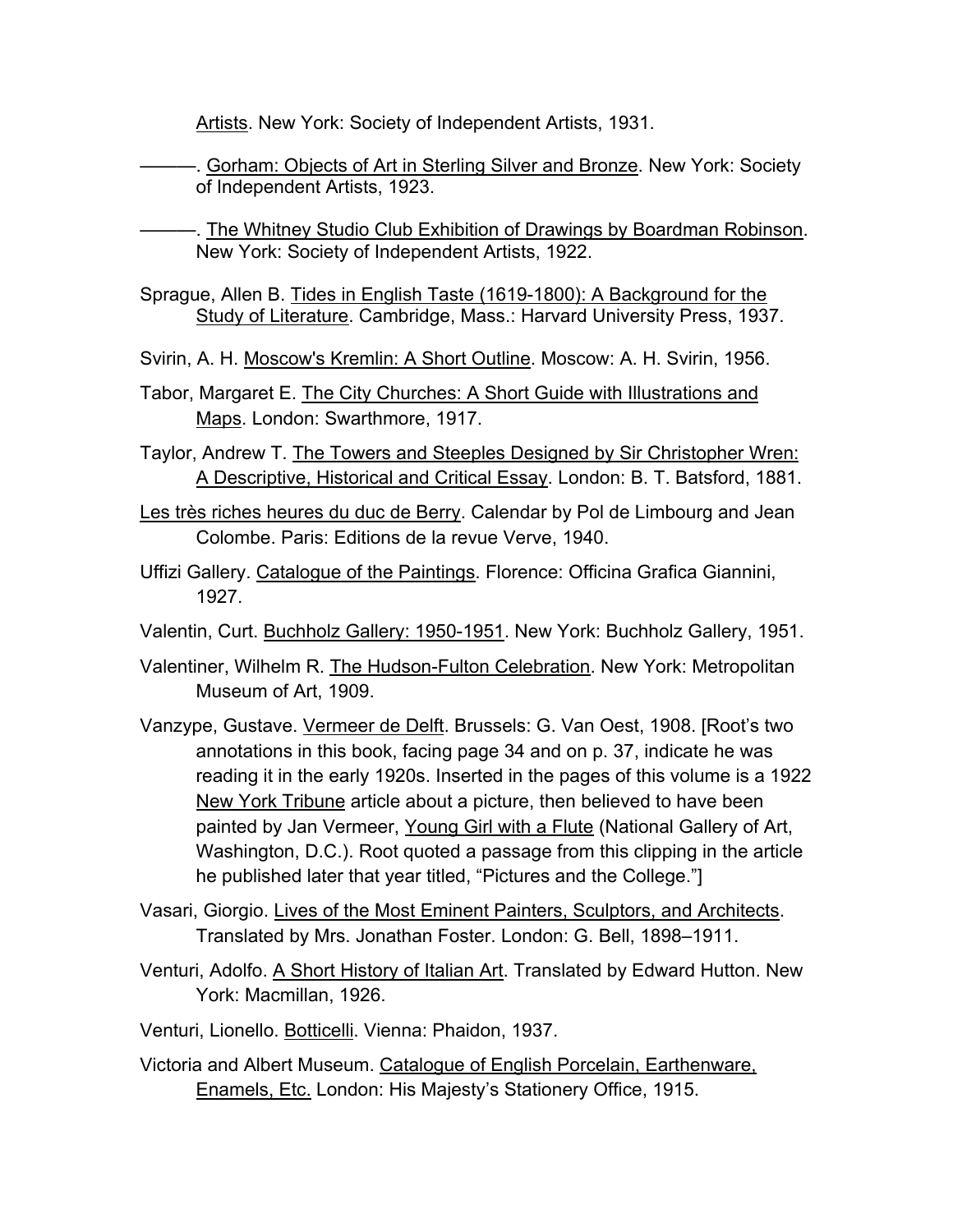- Vignola, Giacoma Barozzi da. Practical Elementary Treatise On Architecture or Study of the Five Orders. Paris: Bruno Hessling, 1891.
- Vollard, Ambroise. Paul Cézanne: Huit phototypies d'après Cézanne. Paris: Georges Crès, 1919.
- Walker, Ada C. The Blue-China Book: Early American Scenes and History Pictured in the Pottery of the Time. New York: E. P. Dutton, 1916.
- Wallace Collection. Wallace Collection Catalogues: Pictures and Drawings, Text with Historical Notes and Illustrations. London: His Majesty's Stationery Office, 1928.
- Walters Art Gallery. Handbook of the Collection. Baltimore: Walters Art Gallery, 1936.
- Walters, Henry B. The Art of the Greeks. New York: Macmillan, 1906.
- Weyhe Gallery. African Negro Art. New York: Weyhe, 1940.
- Whitney Museum of American Art. 1940 Annual Exhibition of Contemporary American Art: Sculpture, Paintings, Watercolors, Drawings, Prints. New York: Whitney Museum of American Art, January 10–February 18, 1940.
- ———. 1946 Annual Exhibition of Contemporary American Sculpture, Watercolors, and Drawings. New York: Whitney Museum of American Art, February 5–March 13, 1946.
- ———. 1947 Annual Exhibition of Contemporary American Sculpture, Watercolors, and Drawings. New York: Whitney Museum of American Art, March 11–April 17, 1947.
- ———. 1948 Annual Exhibition of Contemporary American Sculpture, Watercolors, and Drawings. New York: Whitney Museum of American Art, January 31–March 21, 1948.
- ———. 1949 Annual Exhibition of Contemporary American Sculpture, Watercolors, and Drawings. New York: Whitney Museum of American Art, April 2–May 8, 1949.
- ———. 1950 Annual Exhibition of Contemporary American Sculpture, Watercolors, and Drawings. New York: Whitney Museum of American Art, April 1–May 28, 1950.
- -. 1951 Annual Exhibition of Contemporary American Sculpture, Watercolors, and Drawings. New York: Whitney Museum of American Art, March 17–May 6, 1951.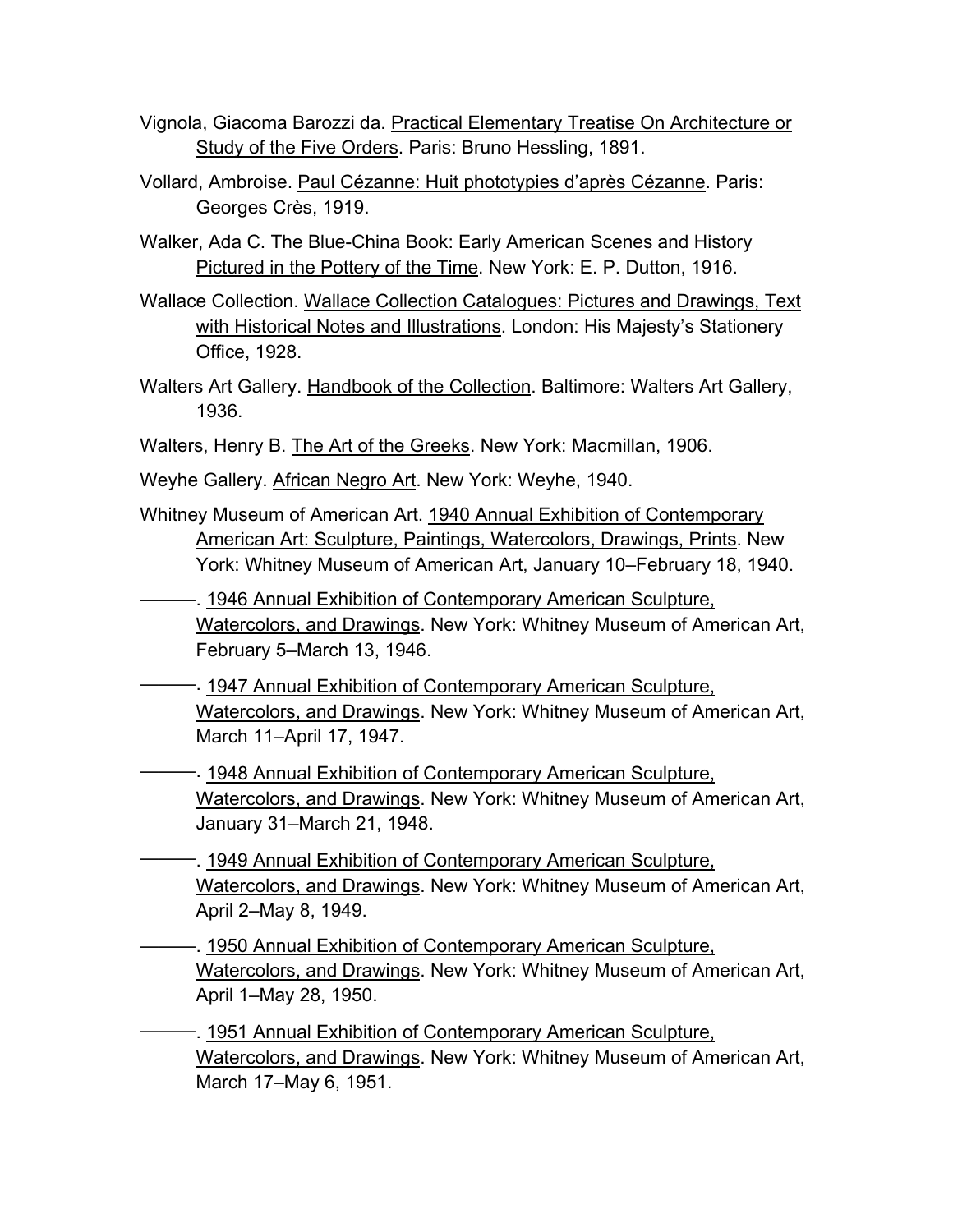———. 1952 Annual Exhibition of Contemporary American Sculpture, Watercolors, and Drawings. New York: Whitney Museum of American Art, March 13–May 4, 1952.

- 1954 Annual Exhibition of Contemporary American Sculpture, Watercolors, and Drawings. New York: Whitney Museum of American Art, March 17–April 18, 1954.
- -. Annual Exhibition: Paintings, Sculpture, Watercolors, Drawings. New York: Whitney Museum of American Art, January 12–February 20, 1955.

———. Annual Exhibition: Sculpture, Paintings, Watercolors, Drawings. New York: Whitney Museum of American Art, November 14, 1956–January 6, 1957.

- ———. Catalogue of the Collection. New York: Whitney Museum of American Art, 1931.
- —. William Glackens Memorial Exhibition. New York: Whitney Museum of American Art, December 14, 1938–January 15, 1939.

Wilenski, R. H.. The Modern Movement in Art. London: Faber and Gwyer, 1927.

- Williamson, George C. Portrait Miniatures: From the Time of Holbein 1531 to That of Sir William Ross 1860: A Handbook for Collectors. London: George Bell and Sons, 1897.
- Wise, Herbert C. Colonial Architecture for Those About to Build. Philadelphia: J. B. Lippincott, 1913.

Wölfflin, Heinrich. Albrecht Dürer Handzeichnungen. Munich: R. Piper, 1921.

———. The Art of the Italian Renaissance: A Handbook for Students and Travellers. New York: G. P. Putnam's Sons, 1913.

Wright, Frank Lloyd. The Disappearing City. New York: W. F. Payson, 1932.

———. Modern Architecture: Being the Kahn Lectures for 1930. Princeton: Princeton University Press, 1931.

Yale University Art Gallery. In Memory of Katherine S. Dreier, 1877-1952: Her Own Collection of Modern Art: Yale University Art Gallery, 15 December, 1952–1 February, 1953. New Haven: Yale University Art Gallery, 1952.

———. Object and Image in Modern Art and Poetry: An Essay and an Exhibition at the Yale University Art Gallery, 30 April, 1954, through 14 June, 1954. New Haven: Yale University Art Gallery, 1954.